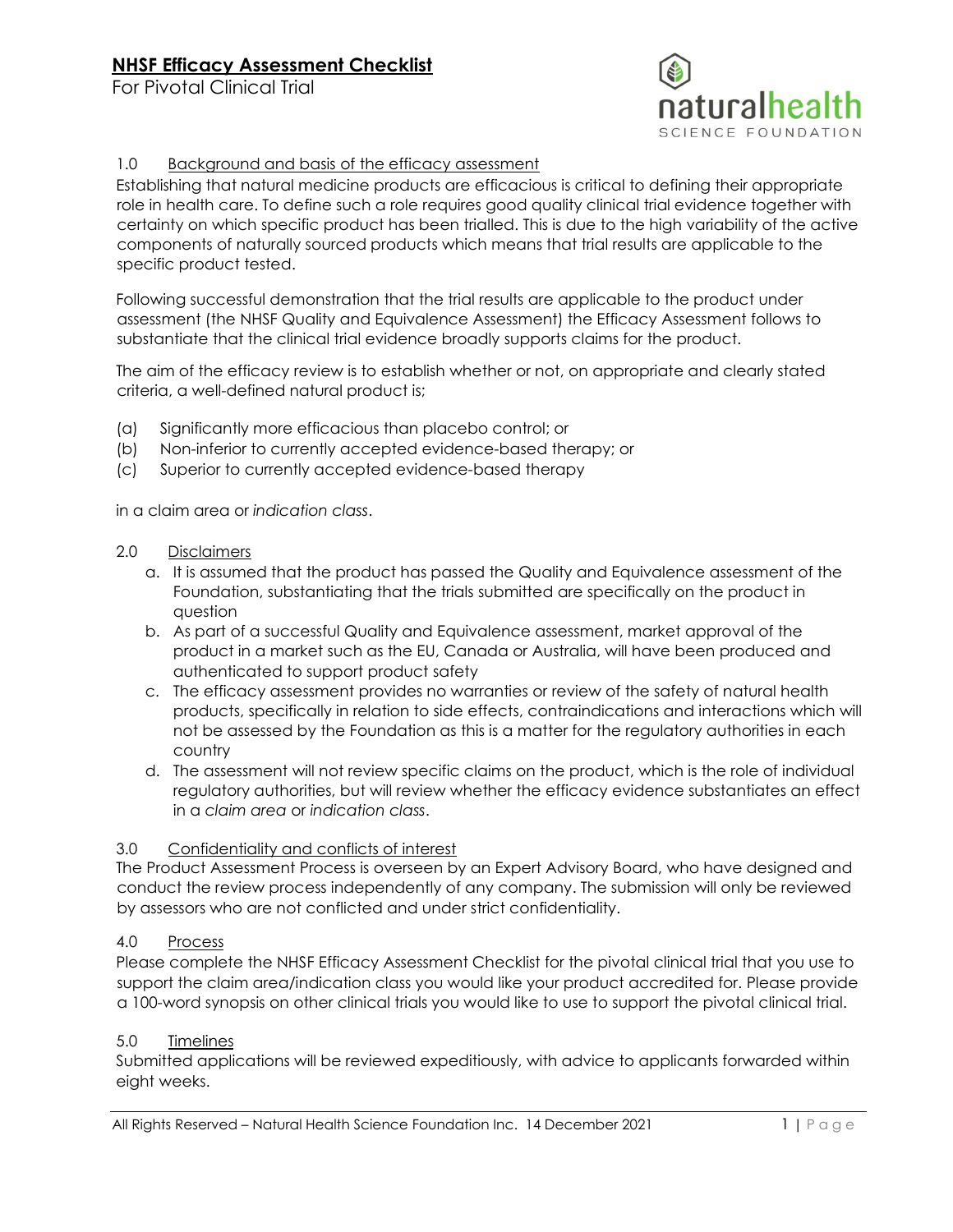For Pivotal Clinical Trial



|                 | <b>Name of Product:</b>                                                                                                                                                                                                                                                                                                           |
|-----------------|-----------------------------------------------------------------------------------------------------------------------------------------------------------------------------------------------------------------------------------------------------------------------------------------------------------------------------------|
|                 | <b>Name of Applicant Company:</b>                                                                                                                                                                                                                                                                                                 |
| Date:           |                                                                                                                                                                                                                                                                                                                                   |
| Title of study: |                                                                                                                                                                                                                                                                                                                                   |
| 1.0             | Was the Clinical Trial:<br>Independent (Investigator Initiated)<br>Industry sponsored<br>Other<br>Please explain                                                                                                                                                                                                                  |
| 2.0             | What was the type of intervention?<br>Registered herbal product<br>Dietary Supplement<br>Probiotic<br>Fish oil<br><b>TCM</b><br>Ayurvedic medicine<br>Other<br>Please specify                                                                                                                                                     |
| 3.0             | Is an Ethics Committee / Institutional Review Board Approval Certificate available?<br>Yes<br>No                                                                                                                                                                                                                                  |
| 4.0             | Is a copy of the publication or a copy of the Clinical Trial Report in English available?<br><b>Publication Available</b><br>Yes<br><b>No</b><br>Clinical Study Report Available<br>Yes<br>No.<br>If no English publication or trial report is available, please paste in the box an authorised<br>translation of study synopsis: |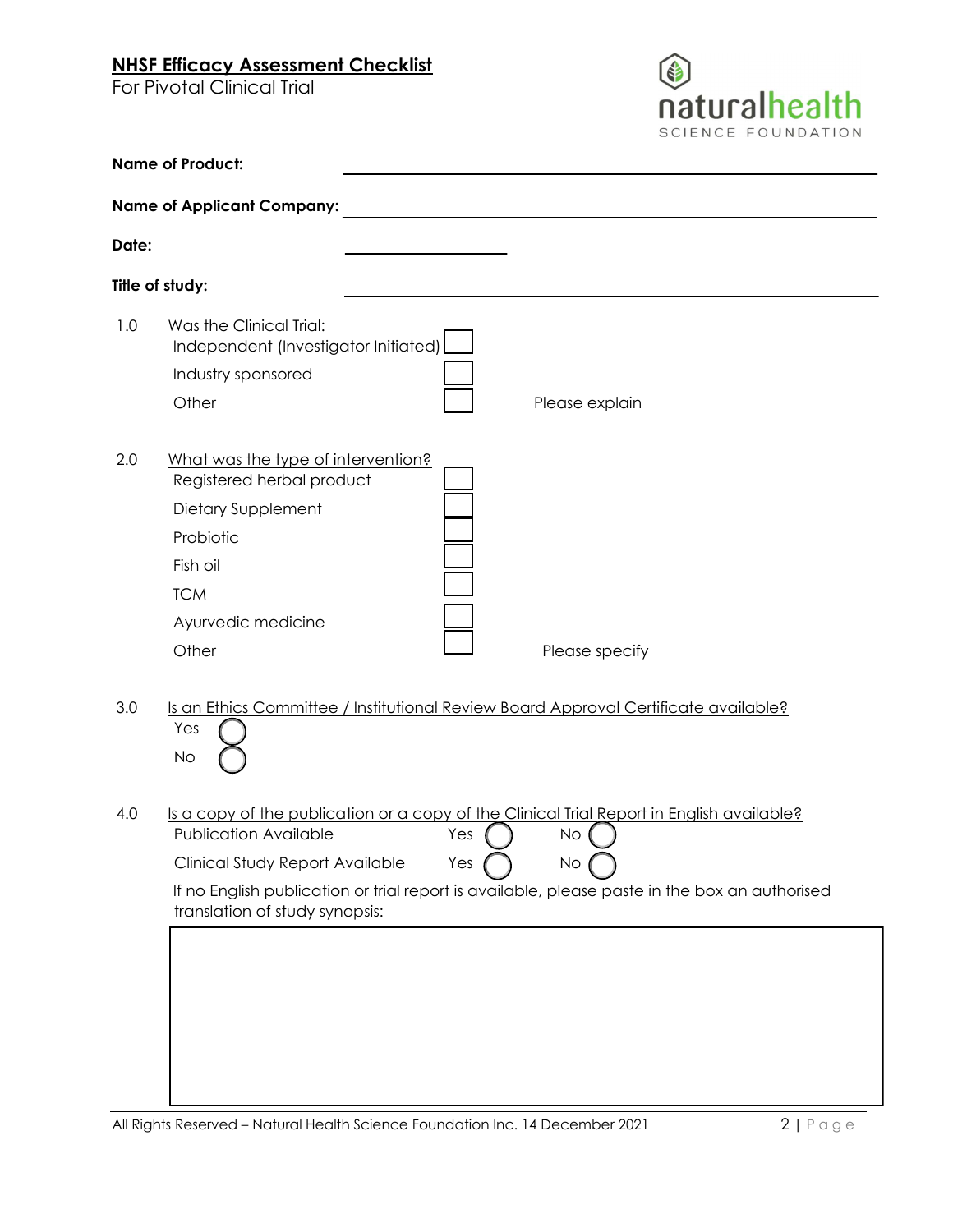For Pivotal Clinical Trial



| 5.0 | Primary Area of Research |                |  |
|-----|--------------------------|----------------|--|
|     | Treatment                |                |  |
|     | PK / PD / safety         |                |  |
|     | Prevention               |                |  |
|     | Diagnosis                |                |  |
|     | Palliation               |                |  |
|     | Rehabilitation           |                |  |
|     | <b>Basic science</b>     |                |  |
|     | Other                    | Please specify |  |
|     |                          |                |  |

### 6.0 Synopsis: Please paste the synopsis into this box

| 7.0  | Publication Reference(s):                                                          |  |
|------|------------------------------------------------------------------------------------|--|
| 0.8  | Year of Publication(s):                                                            |  |
| 9.0  | <b>Timing</b>                                                                      |  |
|      |                                                                                    |  |
| 10.0 | Design (please complete any of the below if not already included in the synopsis): |  |
| 10.1 | Patient population:                                                                |  |
|      | Number of intent to treat                                                          |  |
|      |                                                                                    |  |
|      | Age range                                                                          |  |
|      | no. of Males<br>Sex:<br>no. of Females                                             |  |
|      |                                                                                    |  |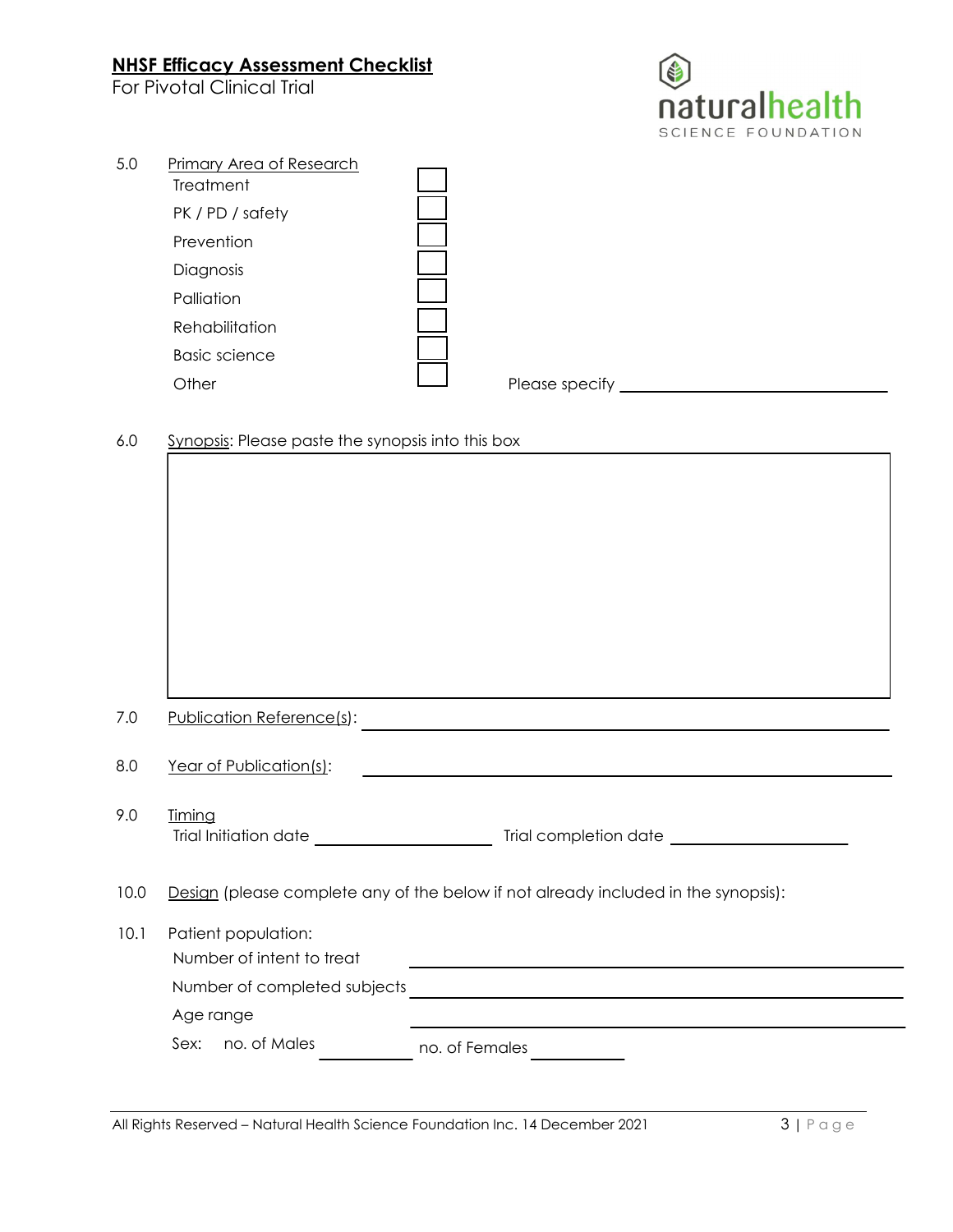For Pivotal Clinical Trial



| 10.2 | Inclusion criteria:                                                                             |  |
|------|-------------------------------------------------------------------------------------------------|--|
| 10.3 | Exclusion criteria:                                                                             |  |
| 10.4 | Allocation<br>Randomised controlled trial<br>Non-randomised controlled trial                    |  |
|      | Not applicable                                                                                  |  |
| 10.5 | Masking Technique<br>Open<br>Single-Blind<br>Double-Blind                                       |  |
| 10.6 | Type of control<br>Placebo<br>Active<br>Before-after (historic)<br>Dosage comparison<br>None    |  |
| 10.7 | Arms/Distribution<br>Single-armed<br>Parallel groups<br>Cross-over<br>Factorial<br>Other or N/A |  |

- 11.0 Outcomes:
- 11.1 Versus placebo or standard of care:
- 11.2 Primary outcomes: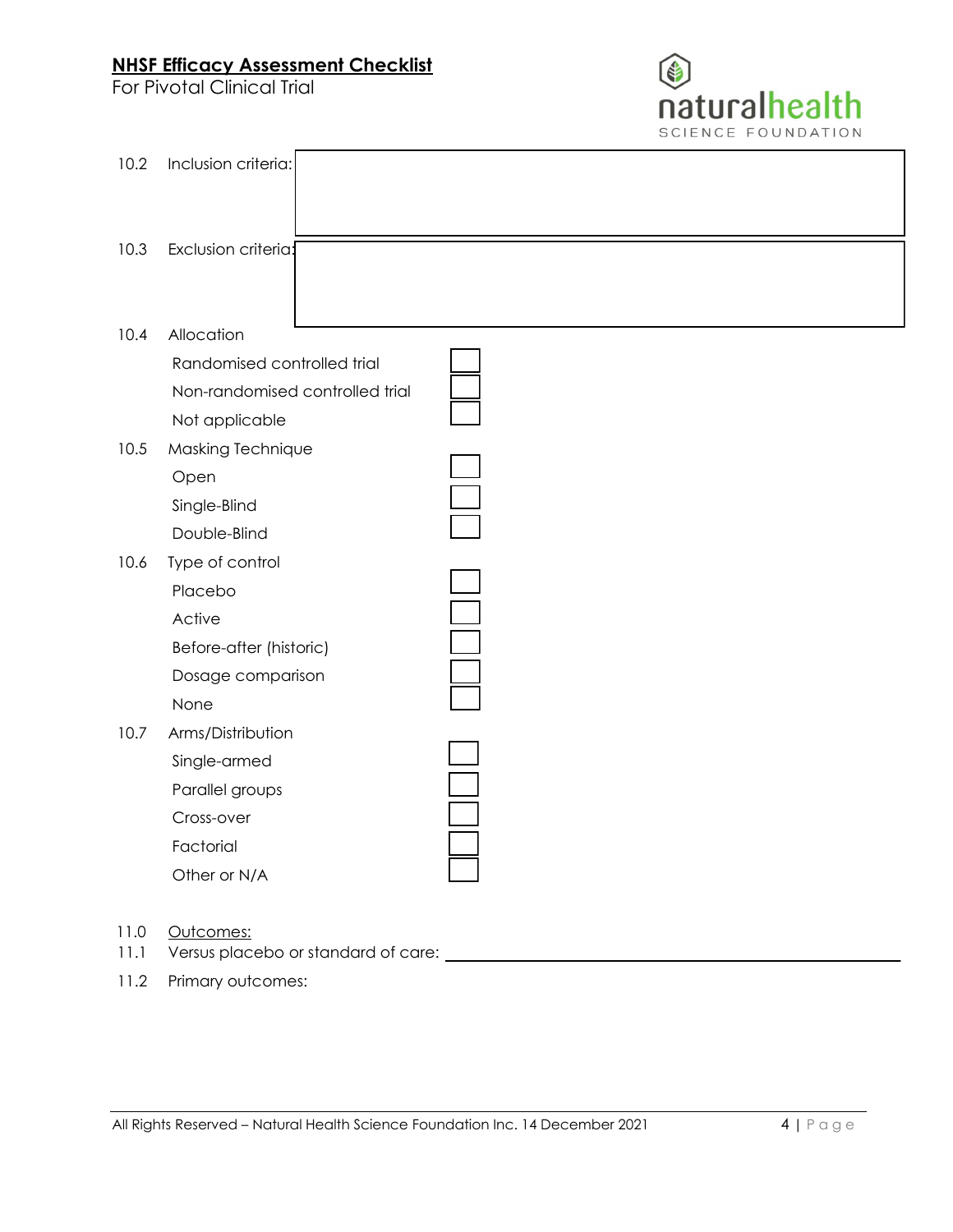For Pivotal Clinical Trial



| 11.3 | Were the outcomes set for non-inferiority?                                                                                |
|------|---------------------------------------------------------------------------------------------------------------------------|
|      | $No:$ $\left( \right)$<br>Yes: $($                                                                                        |
|      | Comments:                                                                                                                 |
|      |                                                                                                                           |
| 11.4 | Were the outcomes set for superiority?                                                                                    |
|      | No:<br>Yes : $\bigcup$                                                                                                    |
|      | Comment:                                                                                                                  |
|      |                                                                                                                           |
| 11.5 | Describe any secondary outcomes:                                                                                          |
|      |                                                                                                                           |
|      |                                                                                                                           |
|      |                                                                                                                           |
|      |                                                                                                                           |
| 12.0 | Non-completion                                                                                                            |
| 12.1 | What was the non-completion rate?                                                                                         |
|      |                                                                                                                           |
| 12.2 | How were the dropouts handled?                                                                                            |
|      |                                                                                                                           |
|      |                                                                                                                           |
| 13.0 | <b>Statistics</b>                                                                                                         |
| 13.1 | What statistical methods were used?                                                                                       |
|      |                                                                                                                           |
|      | 13.2 Were statistical power calculations utilised?                                                                        |
|      |                                                                                                                           |
|      |                                                                                                                           |
| 14.0 | (Optional) Please provide a synopsis of other clinical trials that you would like to be<br>considered (100-word maximum): |
|      |                                                                                                                           |
|      |                                                                                                                           |
|      |                                                                                                                           |
|      |                                                                                                                           |

All Rights Reserved – Natural Health Science Foundation Inc. 14 December 2021 5 | P a g e